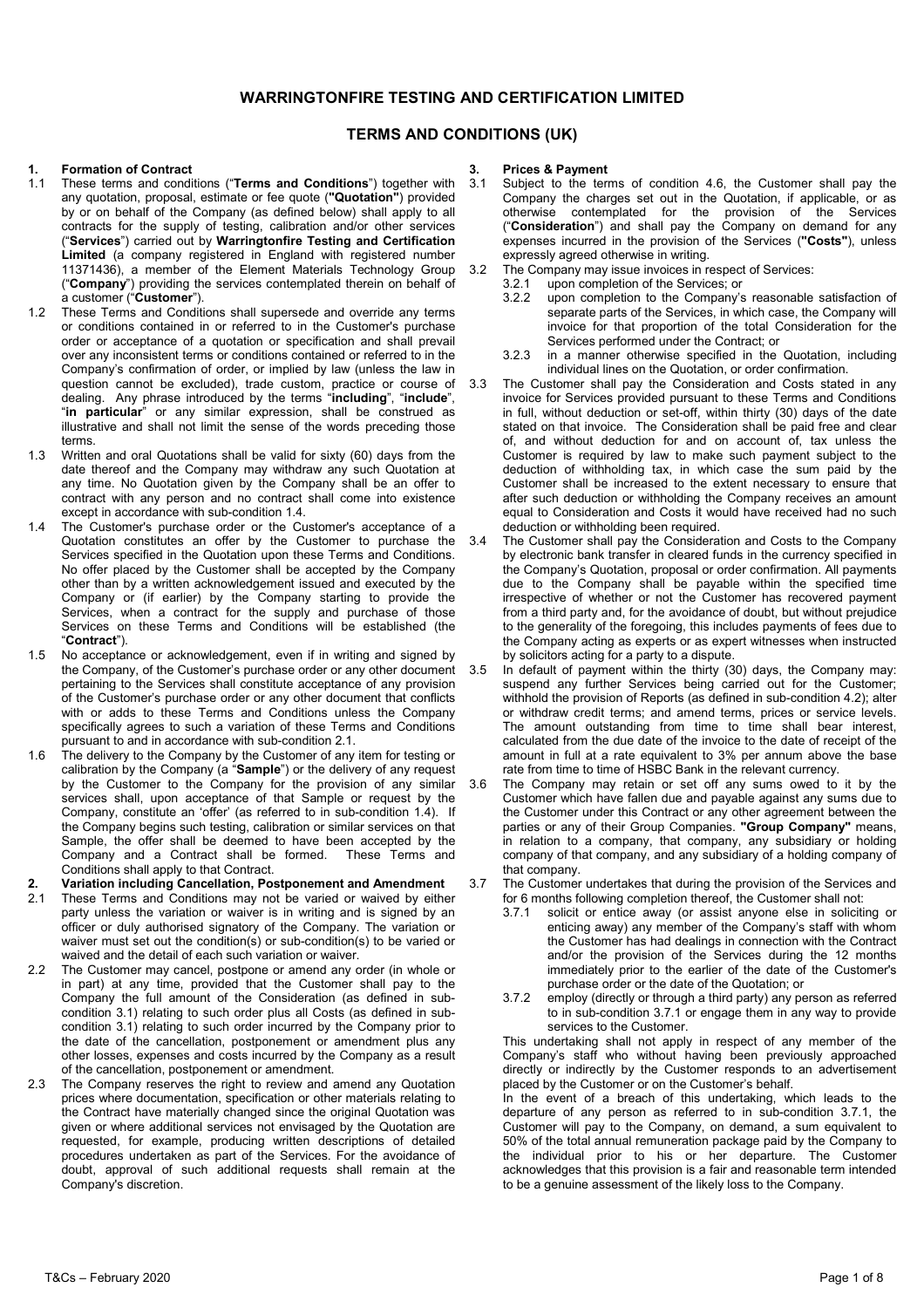# **4. Services**

- Subject to the remaining sub-conditions of this condition 4, the Company warrants that it will complete the Services in a satisfactory and workmanlike manner, consistent with industry standards. The Customer expressly acknowledges and agrees that the Company gives no warranty that any result or objective can be achieved through the Services and that, where results are based on smaller scale tests and theoretical studies, results may require careful validation in order to be extrapolated to a production scale.
- 4.2 The Company will use its reasonable endeavours to complete Services and provide written information, results, technical reports, certificates, test or inspection records, drawings, recommendations, advice or the like in respect of the Services (the "**Report**") or certificate thereon to the Customer by any date reasonably requested in writing by the Customer, but the Company shall not be liable to the Customer for: (i) any delay in the performance of any obligation under the Contract; or (ii) damages suffered by the Customer by reason of such delay.
- The Company's obligation to complete Services under the Contract shall be subject to any obligation it may have to comply with any law or other regulation binding on it which may be in force from time to time.
- 4.4 No employee, agent or other person is authorised to give any warranty or make any representation on behalf of the Company in relation to the Contract, or to assume for the Company any other liability in connection with the Services, unless such warranty, representation or assumption of liability is given to the Customer in accordance with subcondition 2.1.
- 4.5 In relation to radiography reports and film delivered or interpreted as part of the performance of the Services, the Customer shall notify the Company, within fourteen (14) days from date of issue of such radiography reports and film, of any Customer or third party dispute concerning either the radiographic quality or interpretation of results. If the Customer does not so notify the Company within this fourteen (14) day period, the Customer will be deemed to have accepted the radiography reports and film, together with any interpretation of these, provided by the Company.
- 4.6 In the event of certification services, the Customer agrees that the terms of the annex to these Terms and Conditions entitled "Certification Annex" shall apply.
- 4.7 The Customer represents and warrants to the Company the completeness and accuracy of all documents and information supplied to the Company for the purposes of the Company fulfilling the Services, both at the time of supply and subsequently.
- 4.8 Reports are issued on the basis of information known to the Company at the time that the Services are carried out. Although the Company will use all reasonable endeavours to ensure accuracy, the Services depend, inter alia, on the effective co-operation of the Customer, its staff and on the information submitted to the Company. All Reports are prepared on the basis that:
	- 4.8.1 there is no responsibility to any person or body other than the Customer;
	- 4.8.2 they are not produced for any particular purpose and no statement is to be deemed, in any circumstances to be or give rise to a representation, undertaking, warranty or contractual condition unless specifically stated;
	- 4.8.3 the Report is determined solely by the professional analysis undertaken by the Company's staff on each individual Contract and any forecasts by the Company of the results is an estimate only;
	- 4.8.4 the Company is entitled to be paid the Consideration irrespective of the results or conclusions reached in the Report;
	- 4.8.5 the results of the Services shall address the items and information submitted only and are not to be regarded as representative of any larger population from which the Sample was taken; and
	- 4.8.6 the results are final and approved by the Company. The Company shall be under no liability where the Customer has acted on preliminary, unapproved results or advice.

# **5.** Customers' Property<br>5.1 The Customer shall su

- The Customer shall supply as much information as possible, including a unique purchase order number, reference or authorization, about each Sample and/or Service requirement in order to assist in achieving an efficient service. If a Customer provides the Company with detailed instructions in writing as to the treatment and handling of particular items of its property, the Company will use its reasonable endeavours to comply with such instructions.
- 5.2 The Customer shall inform the Company in writing prior to the Company carrying out any Service on a Customer site or Sample that is of a dangerous or unstable nature, as well as notify the Company of any actual or potential health & safety hazards relating to a Sample and arising from the Company's performance of the Services, and shall provide instruction on the safe visiting of the site or safe handling of the Sample. The Customer shall accept full responsibility for appropriate

safety labeling pertaining to the Sample and any equipment provided to the Company by the Customer.

- 5.3 The Customer acknowledges and expressly agrees that, subject to sub-condition 5.4 where the Contract specifies that the Services include non-destructive testing of the Sample, the performance of the Services may damage or destroy any and all Samples and any other materials or property delivered by Customers to the Company in relation to the Contract. Under no circumstances will the Company be responsible for any additional costs or damages, including consequential damages and indirect costs or losses, resulting from destruction or loss of the Customer's property.
- 5.4 When testing, analysis or other services are carried out, the Company shall not be liable in respect of any costs or losses resulting from damage to or destruction of any property belonging to the Customer unless the Customer notifies the Company in writing before delivery to the Company and the property itself delivered to the Company is clearly marked "Do Not Destroy or Damage". If such notice is given and the Customer's property is so marked, the Company's liability for damage to or destruction of the Customer's property is limited to the lesser of:
	- 5.4.1 the value of Customer's property; or 5.4.2 the cost of the Services performed
	- the cost of the Services performed on the damaged property pursuant to the Contract.

#### **6. Re-Delivery**

6.1 The Company will at the Customer's reasonable written request, deliver the Customer's property (other than that which is destroyed as part of the Services) back to the Customer after performing Services relating to that property. The Company may use any method of delivery that it reasonably decides and will do so as the agent of the Customer and will not have any liability in respect of any such item so delivered. The Company may at its discretion instruct any person delivering such property to the Customer to invoice that Customer directly in respect of that delivery and the Customer shall make any and all claims for property damaged in transit directly and solely against such delivery company or other person.

6.2 Unless specifically instructed to the contrary in writing by the Customer, the Company reserves the right to properly dispose of Customer's property after three (3) months from completion of the Services. The Company reserves the right to invoice the Customer for any costs of disposal. Where property of the Customer is, in the sole opinion of the Company, too bulky or too unstable to allow storage time of more than one month, it will be at the absolute discretion of the Company as to the length of time such property is kept before being destroyed.

#### **7. Title & Security**

Title to the Customer's property which is delivered to the Company and all risk of loss or damage to such property (except for loss or damage caused by the Company and for which and to the extent that the Company accepts liability under these Terms and Conditions) shall remain with the Customer at all times, who shall be responsible for effecting and maintaining its own insurance cover in relation thereto, it being hereby acknowledged by the Customer that the charges of the Company do not include insurance. The Company may retain all property delivered to it until all sums due and owing to the Company by the Customer have been paid.

#### **8. Liability and Indemnity**

- 8.1 This condition 8 sets out the entire financial liability of the Company, its employees, agents and sub-contractors to the Customer in respect of any breach of the Contract, any use made of Samples or any part of them on which Services are carried out and any representation, statement or tortious act or omission (including negligence or breach of statutory duty) arising under or in connection with the Contract.
- Other than as expressly set out herein and as specifically warranted in writing to the Customer by an officer or duly authorised signatory of the Company in accordance with sub-condition 2.1, all warranties, conditions and other terms implied by statute or common law are, to the fullest extent permitted by law, excluded from the Contract.
- 8.3 SUBJECT TO THE REMAINING SUB-CONDITIONS OF THIS CONDITION 8, THE COMPANY SHALL NOT BE LIABLE, WHETHER IN TORT (INCLUDING FOR NEGLIGENCE OR BREACH OF STATUTORY DUTY), CONTRACT, MISREPRESENTATION OR OTHERWISE FOR:
	- 8.3.1 LOSS OF PROFITS; LOSS OF BUSINESS, LOSS OF REVENUE; LOSS OF MARKETS; LOSS OR DAMAGE INCURRED AS A RESULT OF A THIRD PARTY CLAIM; DEPLETION OF GOODWILL AND/OR SIMILAR LOSSES; LOSS OF ANTICIPATED SAVINGS; LOSS OF GOODS; LOSS OF CONTRACT; LOSS OF USE; LOSS OR CORRUPTION OF DATA OR INFORMATION; EX GRATIA PAYMENTS; OR
	- 8.3.2 ANY SPECIAL, INDIRECT, OR CONSEQUENTIAL LOSS, COSTS, DAMAGES, CHARGES, FINES, PENALTIES OR EXPENSES; OR PURE ECONOMIC LOSS.
- 8.4 SUBJECT TO CONDITIONS 8.3 AND 8.9, THE COMPANY'S TOTAL LIABILITY TO THE CUSTOMER IN CONTRACT, TORT (INCLUDING CLAIMS FOR NEGLIGENCE OR BREACH OF STATUTORY DUTY)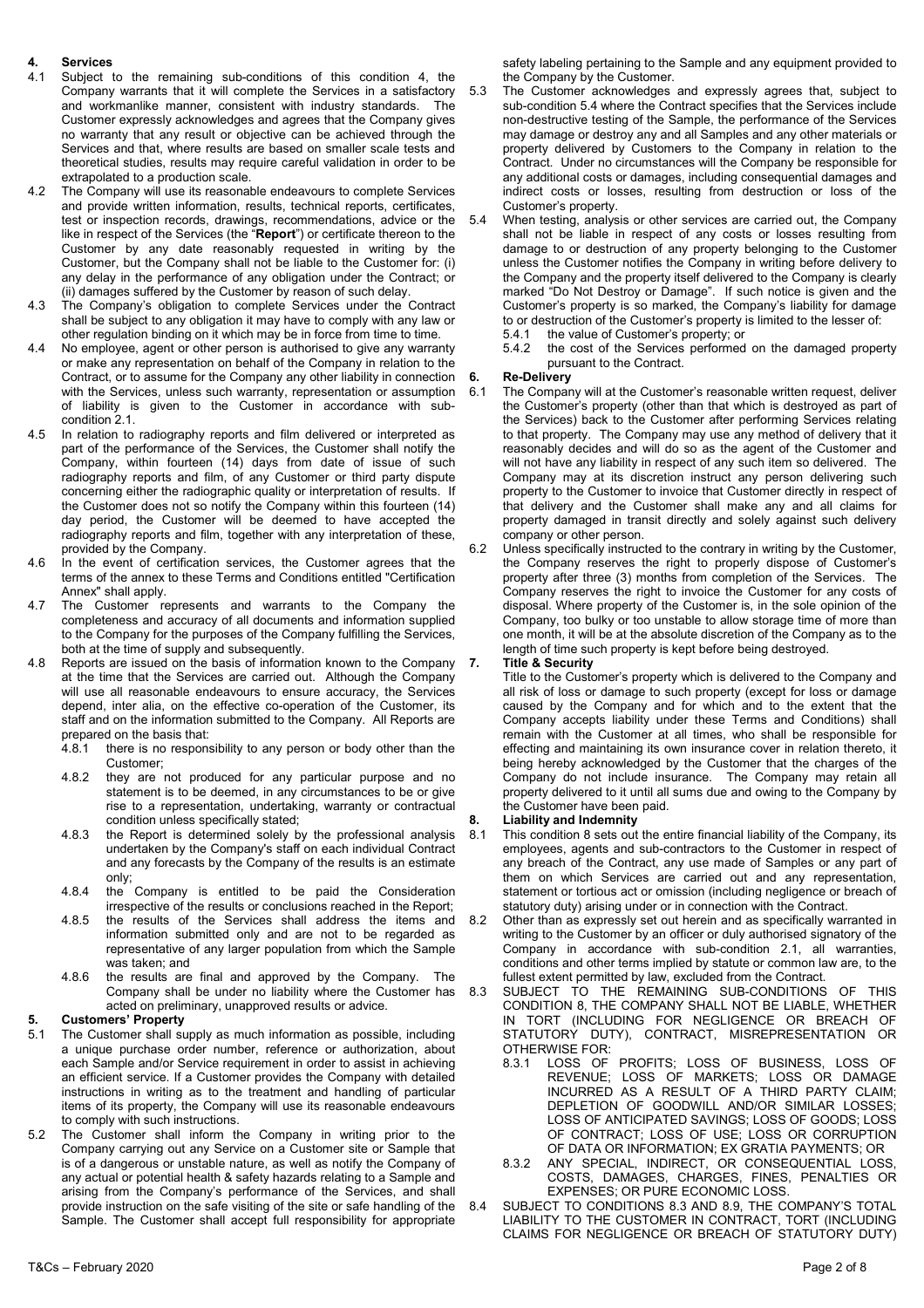MISREPRESENTATION, RESTITUTION OR OTHERWISE ARISING IN CONNECTION WITH THE PERFORMANCE OR CONTEMPLATED PERFORMANCE OF THE CONTRACT SHALL IN ALL CIRCUMSTANCES BE LIMITED TO THE GREATER OF (i) £5,000 OR (ii) THE CONSIDERATION FOR THE SERVICES PAYABLE EACH YEAR UNDER THE CONTRACT THAT ARE SUBJECT TO THE CLAIM. Save in the case of fraud or fraudulent concealment by the Company, the Company shall be under no liability in respect of any claim under the Contract and any such claim shall be wholly barred and unenforceable unless:

- 8.4.1 the Customer notifies the Company in detail and in writing of the alleged basis for the claim within two (2) months of the Customer becoming aware thereof and within one year after the completion of the Services to which the claim relates; and
- 8.4.2 the Company is permitted to inspect any and all property with respect to which the Services are claimed to have been defective or to which Customer's claim otherwise relates.
- 8.5 Without prejudice to the generality of sub-condition 8.4, the Company shall have no liability whatsoever to the Customer (whether in contract, tort (including without limitation negligence or breach of statutory duty), or otherwise) arising out of or in connection with any Cladding Claim, save as may be explicitly agreed in writing between the Company and the Customer. Any such agreement in writing shall, save where it explicitly provides otherwise, be taken (a) to be subject to any other provisions which operate to exclude or limit the Company's liability, including without limitation sub-conditions 8.3 and 8.4 above, and (b) to exclude, if and to the extent not excluded in any event, any liability other than for the direct costs, incurred as a direct result of a negligent act or omission of the Company from which such Cladding Claim arises, of rectifying works. For the purposes of this sub-condition 8.5, "Cladding Claim" means any claim related to any external wall system (including without limitation (i) any aluminium composite material cladding and (ii) any external wall system designed or used for any of the same or similar purposes as such cladding) or any product or material used or intended for use in or in connection with any such system (including without limitation any associated core, filler, insulation, or cavity barrier).
- 8.6 Except where the Services are provided to a person who deals as a consumer (within the meaning of the Unfair Contract Terms Act 1977), all warranties, conditions or other terms express or implied, statutory, customary or otherwise are excluded to the fullest extent permitted by law.
- 8.7 The Customer acknowledges that the above provisions of this condition 8 are reasonable and reflected in the price which would be higher without those provisions and the Customer will accept such risk and/or insure accordingly.

8.8 The Customer agrees to indemnify, keep indemnified and hold harmless the Company from and against all losses which the Company may suffer or incur arising out of or as a result of:<br>8.8.1 breach of any law by the Customer in

- breach of any law by the Customer in connection with the performance of the Services;
- 8.8.2 any claim threatened or made against the Company by any third party arising out of the Services or out of any delay in performing or failure to perform the Services (even if such claim is solely or partly attributable to the fault or negligence of the Company) to the extent such claim is in excess of the Consideration paid for the Services under the Contract that are subject to the claim; or
- 8.8.3 any claims arising as a result of any misuse or unauthorized use of any Reports issued by the Company or any Intellectual Property Rights belonging to the Company (including trade marks) pursuant to this Contract.

Notwithstanding any other provision of these Terms and Conditions, the Customer's liability under this indemnity shall be unlimited.

- 8.9 Nothing in these Terms and Conditions limits or excludes the liability of the Company for:
	-
	- 8.9.1 death or personal injury resulting from negligence; or 8.9.2 liability incurred by the Customer as a result of liability incurred by the Customer as a result of fraud or
	- fraudulent misrepresentation by the Company; or
- 8.9.3 any other matter which may not be limited or excluded by law. 8.10 This condition 8 shall survive termination of the Contract.

- **9. Intellectual Property Rights**<br>**9.1** In this condition 9, the followin In this condition 9, the following definitions apply:
	- **Intellectual Property Rights**: all patents, rights to inventions, utility models, copyright and related rights, trade marks, service marks, trade, business and domain names, rights in trade dress or get-up, rights in goodwill or to sue for passing off, unfair competition rights, rights in designs, rights in computer software, database rights, topography rights, moral rights, rights in confidential information (including knowhow and trade secrets) and any other intellectual property rights (now existing or hereafter created), in each case whether registered or unregistered and including all applications for and renewals or

extensions of such rights, and all similar or equivalent rights or forms of protection in any part of the world;

- 9.2 All Intellectual Property Rights (including copyright in records, scientific documentary, primary data or electronic means of handling data) produced during any Service shall belong to and remain the property of the Company unless otherwise expressly agreed as part of the Contract.
- 9.3 Ownership and copyright in the Report shall remain with the Company. Upon the Customer discharging all its obligations under the Contract, including payment of the Consideration, the Customer will obtain an irrevocable, royalty-free, non-exclusive licence to use the Report (including the right to sub-license), subject to the terms of subcondition 9.2 and this sub-condition 9.3.
- All Intellectual Property Rights in all service mark(s), trade mark(s), certification mark(s) and other names and logos owned by the Company shall remain the property of the Company and cannot be sold or licensed by the Customer.
- When certification is granted the Company shall award a licence to the Customer to use the Company's certification mark(s) and logos for the certification validity period, subject to the applicable terms of use (as amended from time to time) which are issued with every certification and are available on request.
- 9.6 The Customer shall indemnify the Company against all losses to which the Company may become liable as a result of a claim that the use of any data, equipment or other materials supplied by the Customer for the performance of the Services involves the infringement of any Intellectual Property Rights of any third party.
- Except for the rights to use set forth in condition 10, this Contract does not grant and shall not be construed as granting, any rights to either party to any name or mark of the other party. Neither party is granted any right to the other party's name in connection with any publication and may not give any press release or make any other public announcement regarding this Contract, the Services or any transaction between the parties without the express prior written consent of the other party.

## **10. Use of Reports**

- 10.1 The Reports constitute confidential information that is to be protected and shall be used solely to:
	- 10.1.1 assist the Customer in completing its internal requirements and the Company in performing Services for the Customer;
	- 10.1.2 comply with the Customer's customer and other third party requirements for the delivery and use of the data recited in the Reports;
	- 10.1.3 present or respond on a claim in a court of law (provided that, where this is the purpose for which the Report is instructed this has been agreed with the Company in advance of the Report being instructed); or
	- 10.1.4 present or respond as required by law or any regulatory body.
- 10.2 The Customer hereby undertakes that it shall not:
	- 10.2.1 except as set out in sub-condition 10.1, disclose a Report (or information contained within a Report) to any third party without the prior written consent of the Company;
	- 10.2.2 replicate or present a Report except in full as delivered by the Company without the prior written consent of the Company; or
	- 10.2.3 use a Report, or any portion thereof, in any manner that might reflect unfavorably upon the Company or its group, or which might be, or might include statements, interpretations or comments that could be, misleading or false.

#### **11. Premises**

The Company's premises (the "**Premises**") are a designated security area and:

- 11.1.1 the Company reserves the right to refuse admission to the premises;
- 11.1.2 unless otherwise agreed in advance by the Company, one visitor per Customer may be admitted on request to witness the Services carried out for that Customer; and
- 11.1.3 visitors to the Premises shall conform to the Company's regulations and procedures.
- 11.2 Where any aspect of the Service is undertaken on premises not occupied by the Company or under its direct control, the Customer must ensure that all necessary safety measures are in place to comply with all applicable health and safety regulations, and save as otherwise agreed in writing between the parties or where identification of asbestos is part of the scope of the Services to be provided by the Company to the Customer, the Customer must ensure all asbestos has been removed and/or is safely contained in every area to be visited by the Company's personnel during the visit to said premises.
- 11.3 In addition to any specific Customer obligations set out in the Quotation and the provisions of sub-condition 11.2, where Services are provided at the premises of the Customer, the Customer shall: (i) provide the Company with necessary access to any Customer premises; (ii) ensure that any premises provided by the Customer for the provision of any part of the Service is suitable for that purpose; (ii) provide all usual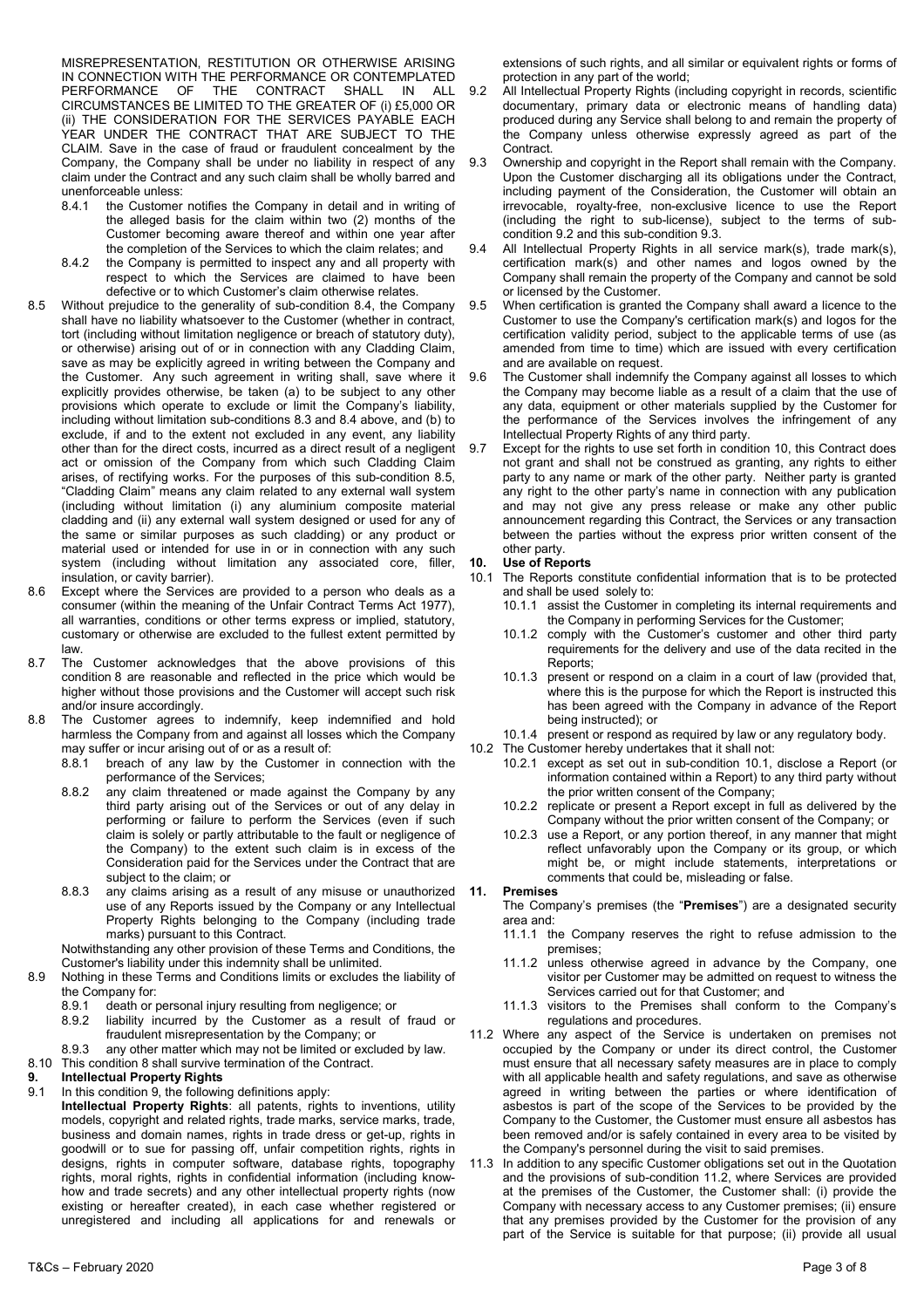auxiliary and operating materials (including gas, water, electricity, lighting etc.) relevant to any Customer supplied premises; and (iv) provide the Company with any permits required for the performance of the Service.

#### **12. Court and Other Proceedings**

- 12.1 In the event that the Customer requires the Company to present the results or findings of Services carried out by the Company in witness statements, court hearings or other legal proceedings, the Customer shall pay to the Company such costs and fees for such presentations and the preparation thereof as the Company may charge to customers generally from time to time for such services and the Customer shall be liable for such costs in addition to the Consideration
- 12.2 In the event that the Company is required by a party other than the Customer to present the results or findings of Services carried out by the Company for the Customer in any legal proceedings relating to the Customer, the Customer shall pay all costs and fees arising from any services which the Company is required to do as a result, including the preparation of any witness statement and the preparation for and appearance at any court hearing. The Customer shall pay all such costs, whether or not the Customer has paid all outstanding Consideration under the Contract and whether or not the Company has closed the Customer's file in respect of the matter.
- 12.3 If any aspect or element of the Services (including any Sample) is, or is likely to be, the subject of or relevant to legal proceedings, this fact must be notified to the Company in writing before the Services are carried out. If that fact is not disclosed to the Company at that stage, the Company may not, in its absolute discretion, be prepared to provide expert testimony.
- 12.4 This condition 12 shall survive termination of the Contract.<br>13. Termination

#### **13. Termination**

For the purposes of this condition **13**, "Sanctions Rules" shall mean any applicable trade or economic sanctions, export control, embargo or similar laws, regulations, rules, measures, restrictions, restricted or designated party lists, licences, orders, or requirements, in force from time to time, including without limit those of the European Union, the United Kingdom, the United States and the United Nations.

- 13.1 If the Customer becomes subject to any of the events listed in subcondition 13.2, the Company may terminate the Contract with immediate effect by giving written notice to the Customer.
- 13.2 For the purposes of sub-condition 13.1, the relevant events are:
	- 13.2.1 if the Customer commits a breach of any terms of the Contract or any other contract with the Company which is incapable of remedy or, if capable of remedy, has not been remedied by the Customer in accordance with a written notice from the Company requiring remedy within the period specified in the said notice;
		- 13.2.2 if the Customer fails to make payment of the Consideration within the specified time;
		- 13.2.3 the Customer makes any voluntary arrangement with its creditors or becomes subject to an administration order or (being an individual or firm) becomes bankrupt or (being a company) goes into liquidation (otherwise than for the purposes of amalgamation or reconstruction) or ceases or suspends payment of any of its debts or is unable to pay its debts as they fall due within the meaning of section 123 of the Insolvency Act 1986;
		- 13.2.4 an encumbrancer takes possession, or a receiver or administrator is appointed, over any of the property or assets of the Customer;
		- 13.2.5 the Customer ceases, or threatens to cease, to carry on business;
		- 13.2.6 the Company reasonably apprehends that any of the events mentioned at sub-conditions 13.2.1 to 13.2.5 above is about to occur in relation to the Customer and notifies the Customer accordingly; and
		- 13.2.7 if the Company reasonably apprehends that providing the Services or dealing with the Customer would be in breach of Sanctions Rules, the Customer fails to satisfy due diligence requests made by the Company in connection with compliance with Sanctions Rules or other relevant laws or regulations or the Customer does anything which is in breach of, or would cause the Company to be in breach of, Sanctions Rules.
- 13.3 On termination of the Contract for any reason the Customer shall immediately pay to the Company all indebtedness to the Company with applicable interest.
- 13.4 Termination of the Contract, however arising, shall not affect any of the parties' rights, remedies, obligations and liabilities that have accrued as at termination.
- 13.5 Conditions which expressly or by implication survive termination of the Contract shall continue in full force and effect.
- 13.6 Additional termination provisions set out in the Annex attached hereto apply where the Company provides certification Services.

# **14. Force Majeure**

The parties shall not be liable to perform any obligation under the Contract if inability to perform is caused directly or indirectly by any act of God, flood, war, riot, accident, terrorism, explosion, strike or labour dispute, compliance with any law, delay or default by subcontractor or supplier of materials or services, the existence of any circumstance making performance commercially impracticable or any other cause beyond the party's reasonable control, provided that this condition 14 shall not apply to any obligation to make any payments due to the Company under the Contract.

#### **15. Waiver of Compliance**

Waiver by either party hereto of a breach by the other party of any of the provisions of these Terms and Conditions shall not be deemed a waiver of future compliance therewith, and such provisions shall remain in full force and effect.

#### **16. Entire Agreement**

- 16.1 The Contract constitutes the entire agreement between the parties and supersedes and extinguishes all previous agreements, promises, assurances, warranties, representations, and understandings between them, whether written or oral, relating to its subject matter.
- 16.2 Each party agrees that it shall have no remedies in respect of any statement, representation, assurance, or warranty (whether made innocently or negligently) that is not set out in the Contract. Each party agrees that it shall have no claim for innocent or negligent misrepresentation or negligent misstatement based on any statement in the Contract.

# **17. Severability**

If any provision or remedy herein provided for be invalid or unenforceable or unlawful under any applicable law in whole or in part, it shall be deemed to be amended in so far as it is possible to do so in order to make it enforceable whilst retaining its purpose or severed from the Contract if it is not possible to do so and the remaining provisions of these Terms and Conditions, including any remaining default remedies, shall be given effect in accordance with the intent hereof. In the Company's sole discretion it may terminate the Contract by not less than seven (7) days' written notice to the Customer in the event that it considers that such deletion will have a materially adverse effect on its rights under the Contract.

#### **18. No Partnership or Agency**

- 18.1 Nothing in the Contract is intended to, or shall be deemed to, establish any partnership or joint venture between any of the parties, constitute any party the agent of another party, or authorise any party to make or enter into any commitments for or on behalf of any other party.
- 18.2 Each party confirms it is acting on its own behalf and not for the benefit of any other person.

#### **19. Third Parties**

A person who is not a party to the Contract shall not have any rights under the Contracts (Rights of Third Parties) Act 1999 to enforce any term of the Contract.

#### **20. Data Protection**

For the purposes of this condition 20, **"Data Protection Laws"** shall mean up to and including 24 May 2018 the Directive 95/46/EC as transposed into domestic legislation of each Member State of the European Economic Area and in each case as amended, replaced or superseded from time to time, and on and from 25 May 2018 the EU General Data Protection Regulation 2016/679 of the European Parliament and of the Council ("**GDPR**") and/or other applicable data protection legislation in force.

- 20.1 Within this condition 20. **"Process/Processing/Processed"**, **"Data Controller"**, **"Data Processor"**, **"Data Subject"**, **"Personal Data"** and **"Personal Data Breach"** shall have the same meaning as in the Data Protection Laws.
- 20.2 The Customer agrees not to provide or otherwise make available Personal Data to the Company, other than business contact information (for example, business, telephone number, job title, and email address), unless otherwise required for the provision of the Services, in which case such additional Personal Data shall be specifically identified in advance by Customer and agreed to in writing by the Company.
- 20.3 Where Personal Data is Processed by a party under or in connection with the Contract that party, as Data Processor, shall:
	- 20.3.1 not Process, transfer, modify, amend or alter the Personal Data or disclose or permit the disclosure of the Personal Data to any third party other than as required to meet the other party's (as Data Controller) lawful, documented and reasonable instructions (which shall unless otherwise agreed be to process Personal Data as necessary to provide the Services pursuant to the terms of this Contract), unless required by a law to which the Data Processor is subject, provided that in such a case, the Data Processor shall inform the Data Controller of that legal requirement before Processing, unless that law prohibits such information on important grounds of public interest. In particular, the Data Controller instructs the Data Processor to transfer data outside the EEA subject to the Data Processor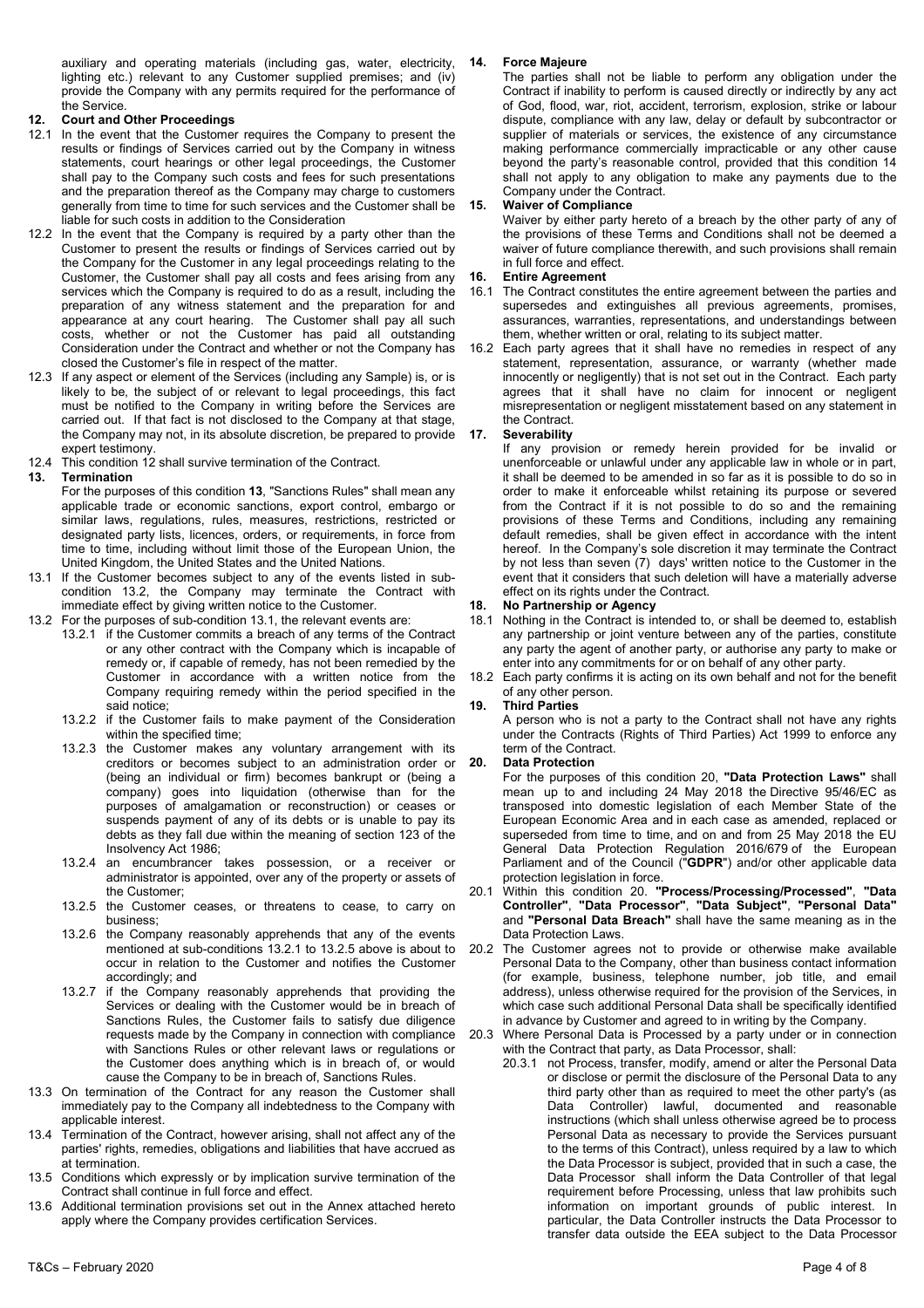complying with the requirements of Articles 45 to 49 of the GDPR;

- 20.3.2 upon becoming aware of a Personal Data Breach:
	- (a) notify the Data Controller without undue delay; and
	- (b) provide reasonable co-operation (at the cost of the Data Controller) to the Data Controller in connection with the Personal Data Breach;
- 20.3.3 upon receiving any request, complaint or communication relating to the Data Controller's obligations under the Data Protection Laws:
	- (a) notify the Data Controller as soon as reasonably practicable;
	- (b) assist the Data Controller by implementing appropriate technical and organisational measures to enable the Data Controller to comply with any exercise of rights by a Data Subject under any Data Protection Laws in respect of Personal Data processed by the Data Processor under this Contract or comply with any assessment, enquiry, notice or investigation under any Data Protection Laws, provided in each case that the Data Controller shall reimburse the Data Processor in full for all costs reasonably incurred by the Data Processor performing its obligations under this sub-condition 20.3.3;
- 20.3.4 ensure that at all times it has in place appropriate technical and organisational measures as required by Article 32;
- 20.3.5 ensure that its employees who may have access to the Personal Data are subject to appropriate confidentiality obligations;
- 20.3.6 implement appropriate organisation and technical measures to assist the Data Controller in meeting its obligations in relation to Articles 33 to 36 of the GDPR taking into account the nature of processing and the information available to the Data Processor;
- 20.3.7 not authorise any sub-contractor to process the Personal Data (**"sub-processor"**) other than with the prior written consent of the Data Controller, it being acknowledged that the Data Controller consents to the appointment of sub-processors who may from time to time be engaged by the Data Processor who in each case are subject to terms between the Data Processor and the sub-processor which are no less protective than those set out in this condition 20, provided that the Data Processor notifies the Data Controller of the identity of such subprocessors and any change to them; and
- 20.3.8 cease Processing the Personal Data within ninety (90) days upon the termination or expiry of this Contract or, if sooner, the Service to which it relates and as soon as possible thereafter (at the Data Controller's option), either return, or securely wipe from its systems, the Personal Data and any copies of it or of the information it contains, other than to the extent that the Data Processor is required to retain the Personal Data due to a legal or regulatory requirement, or by a requirement of an accreditation body.
- 20.4 The Data Processor shall make available to the Data Controller such further information and (as applicable) allow for and contribute to any audit or review exercise, conducted by the Data Controller or an auditor mandated by the Data Controller to provide assurance that the Data Processor is in compliance with the obligations set out in this condition 20, provided always that this requirement shall not oblige the Data Processor to provide or permit access to information concerning: (i) the Data Processor's internal pricing information; (ii) information relating to other clients of the Data Processor; (iii) any Data Processor non-public external reports; or (iv) any internal reports prepared by the Data Processor's internal audit or compliance functions. The Data Processor must immediately inform the Data Controller if, in its opinion, an instruction provided by the Data Controller pursuant to this Contract infringes the GDPR or other EU or Member State data protection provisions.

## **21. Sub-contracting**

- 21.1 Unless otherwise restricted by the terms of the Contract and/or obligations under any accreditation or governing approval, the Company shall be entitled, in its absolute discretion, to sub-contract the whole of or any part of the Service.
- 21.2 The Company may assign, delegate, license or hold on trust, all or any part of its rights or obligations under the Contract.
- 21.3 The Contract is personal to the Customer which may not assign, delegate, license, hold on trust or sub-contract all or any of its rights or obligations under the Contract without the Company's prior written consent.

# **22. Confidentiality**

For the purposes of this condition 22, **"Confidential Information"** shall mean all information which a party may have or acquire before or after the date of the Contract which relates to a party's business, products, developments, trade secrets, know-how or other matters connected with the Services and information concerning a party's relationships with actual or potential clients, customers or suppliers and all other information designated as confidential or which ought reasonably to be considered confidential.

- 22.1 Each party (the **"Recipient"**) shall keep all Confidential Information of the other party (the **"Disclosing Party"**) in the strictest confidence. Save for the purposes of fulfilling its obligations under the Contract, the Recipient shall not, without the prior written consent of the Disclosing Party, disclose, divulge or grant access to the Confidential Information which it has received and shall not permit any of its employees, agents or officers to disclose, divulge or grant access to such Confidential Information.
- 22.2 Notwithstanding condition 22.1, a Recipient may disclose Confidential Information which it has received if:
	- 22.2.1 it is required to do so by any governmental, local government or regulatory authority, any accreditation body or by law (but then only to the extent it is strictly required to do so);
	- 22.2.2 it is strictly necessary for the purpose only of obtaining professional advice in relation to the Contract;
	- 22.2.3 it was already known to the Recipient prior to the time of disclosure by the Disclosing Party (where the Recipient can prove the same with documentary evidence); or
	- 22.2.4 it is information which subsequently becomes public knowledge other than by breach of the Contract by the Recipient.
- 22.3 In the event of an information request being made to a Recipient pursuant to any Freedom of Information legislation or the Environmental Information Regulations 2004 in respect of any Confidential Information then the Recipient shall notify the Disclosing Party and shall not disclose any information until an analysis has been made as to whether the information requested is capable of benefiting from an exemption from disclosure.
- 22.4 The obligations of the parties under this condition 22 shall continue to apply without limit of time.

## **Export Control Licence**

- For the purposes of this condition 23, **"Export Control Licence"** shall mean any public or governmental licence, approval, permit or similar (whether temporary or permanent), issued directly or indirectly, by any United Kingdom or foreign authority which, from time to time, it is necessary to obtain in order to be entitled to market, import, export, reexport products and/or provision of services and/or transfer of technology and/or Intellectual Property Rights.
- 23.1 The Company's performance of its obligations under this Contract may, wholly or partly, be subject to Export Control Licences. If any such Export Control Licence requires signed end user certificates or any other United Kingdom or foreign governmental or court approvals or consents the parties agree to assist each other in completing the relevant end user certificates or other such approvals or consents and the Customer undertake to conform to and apply the terms of such, end user certificates, Export Control Licences or restrictions.
- 23.2 The Customer represents and warrants that it shall inform the Company in writing, prior to the Company carrying out any Service, of any applicable import or export restrictions that may apply to the Services to be provided, including any instances where any products, information or technology may be exported/imported to or from a country that is banned from such transaction.
- 23.3 The Company shall make reasonable efforts to obtain the necessary Export Control Licences, but the parties acknowledge that the issuance of Export Control Licences is at the sole discretion of the relevant authorities. If any necessary Export Control Licence are delayed, denied or revoked, the Company shall notify the Customer thereof in writing as soon as reasonably practicable, and the Company shall be entitled to a corresponding extension of the time for provision of the Services, and, in case any necessary Export Control Licence are denied or revoked, terminate the Contract, wholly or partly, without liability in relation to the Customer.
- 23.4 Should the Services or any product of the Company be subject to any Export Control Licences or any other United Kingdom or foreign governmental or court restrictions, the Customer undertakes to conform to and apply the from time to time valid terms of such Export Control Licences or restrictions.

## **24. Anti-Corruption**

- 24.1 The Customer undertakes to comply with all applicable laws, statutes, regulations and codes relating to anti-bribery and anti-corruption including but not limited to the Bribery Act 2010 and the Foreign Corrupt Practices Act of 1977 (**"Anti-Corruption Laws"**) and that it shall not do, nor omit to do, any act that will lead to the Company being in breach of any of the Anti-Corruption Laws. The Customer shall:
	- 24.1.1 comply with the Company's Anti-corruption policies as may be notified by the Company to the Customer and updated from time to time (**"Relevant Policies"**);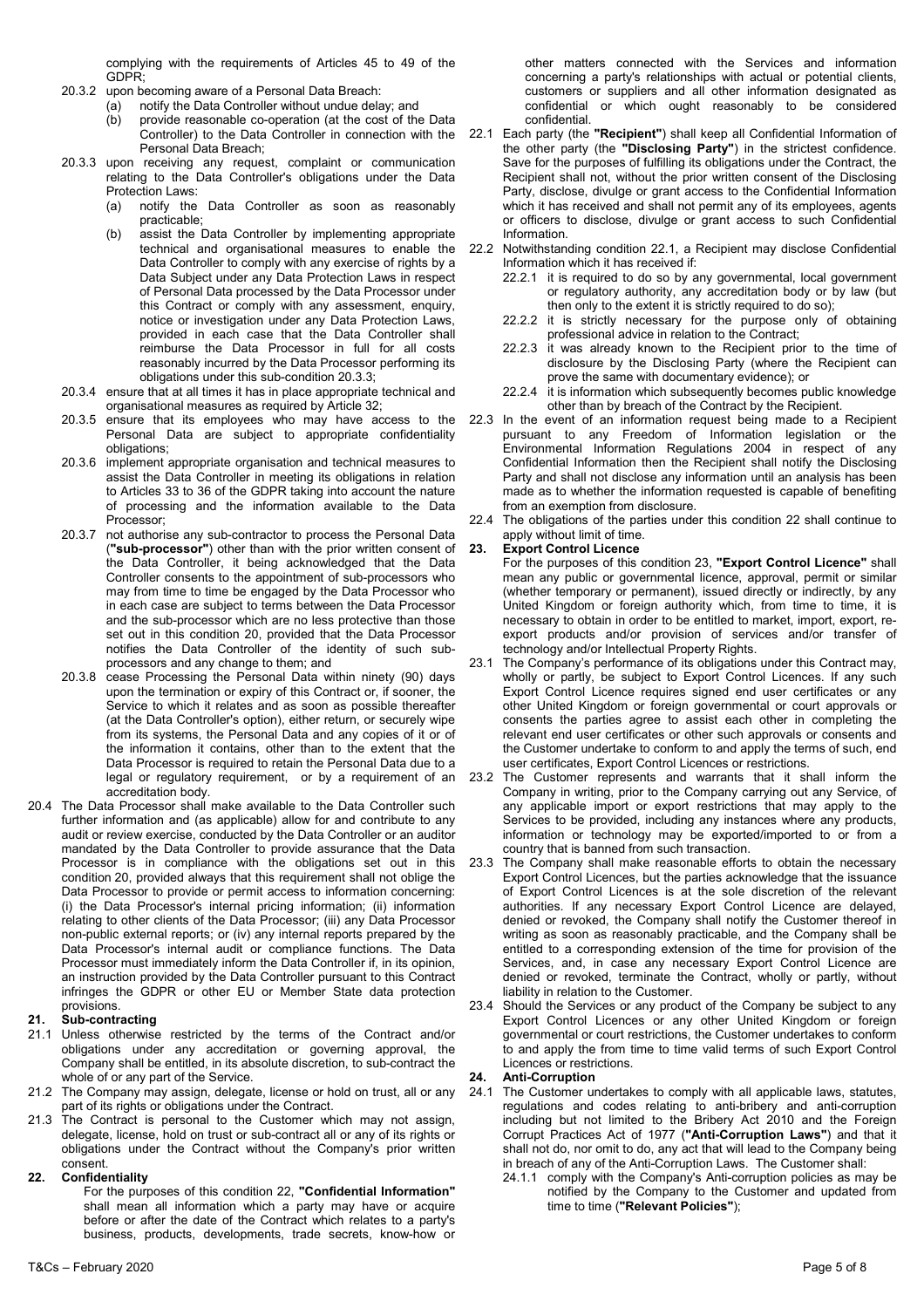- 24.1.2 promptly report to the Company any request or demand for any undue financial or other advantage of any kind received by the Customer in connection with the performance of the Contract;
- 24.1.3 promptly notify the Company (in writing) if a foreign public official becomes an officer or employee of the Customer or acquires a direct or indirect interest in the Customer (and the Customer warrants that it has no foreign public officials as direct or indirect owners, officers or employees at the date of this Contract);

#### **25. Notices**

All notices to be served by one party on the other must be in writing and shall be deemed duly delivered or served at the time of service if delivered personally and forty eight hours after posting if posted by first class or airmail pre-paid post in each case to the registered address, if applicable, or if not applicable the last known address of the other party.

## **26. No Waiver**

No failure or delay by the Company to exercise any right, power or remedy will operate as a waiver of it nor will any partial exercise preclude any further exercise of the same or of some other right, power or remedy.

#### **27. Governing Law**

- 27.1 The Contract and any dispute or claim arising out of or in connection with it or its subject matter or formation (including non-contractual disputes or claims) shall be governed by and construed under the laws of England and Wales.
- 27.2 Each party irrevocably agrees that the courts of England and Wales shall have exclusive jurisdiction to settle any dispute or claim arising out of or in connection with the Contract or its subject matter or formation (including non-contractual disputes or claims).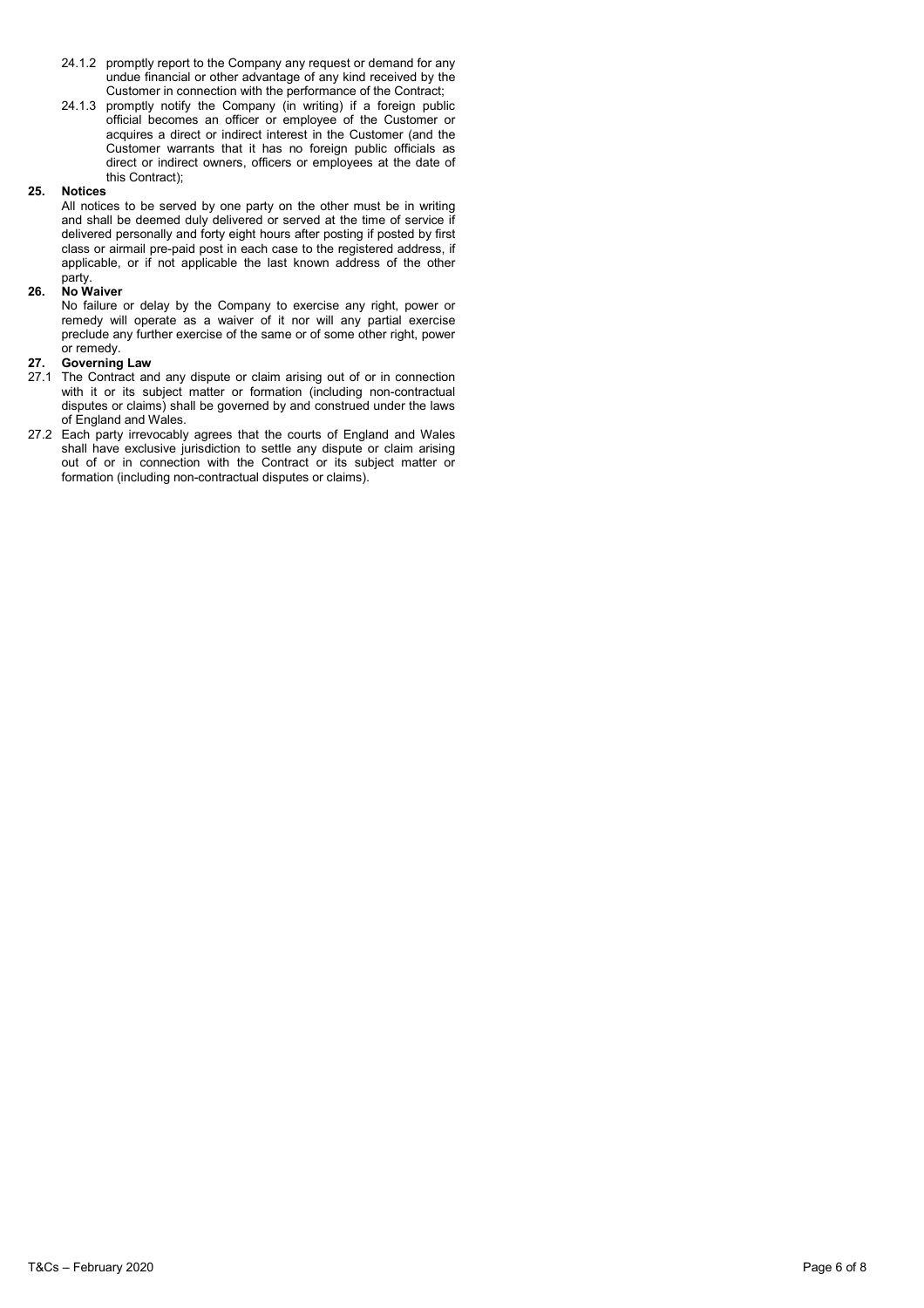#### **CERTIFICATION SERVICES ANNEX**

Where the Company is providing certification Services the terms of this Annex shall apply. In the event of a conflict between the Terms and Conditions and this Annex, the terms of this Annex shall apply. Capitalised terms used in this Annex shall have the meaning ascribed to them in the Terms and Conditions, unless otherwise provided in this Annex.

The following terms shall have the following meanings in this Annex:

**"Standard"** means a document which contains details of specified requirements and methodologies for testing and/or inspection and/or certification against which the System, product, installation or person is assessed;

**"System"** means the organisational structure, responsibilities, activities, resources and events that together provide organised procedures and methods of implementation to ensure the capability of the Customer to meet a particular Standard.

#### 1. **EXECUTION OF SERVICES**

- 1.1 The Company shall not be obliged to enter into or maintain any commercial or other relationship with any entity or issue or maintain a certificate previously issued to any entity whose activities conflict with the obligations of the Company as specified in its accreditation contract with any accreditation body, or which, in the sole opinion of the Company, reflect badly on the good name of the Company.
- 1.2 The Services shall be carried out in accordance with procedures designed to ensure that any initial assessment, surveillance or re-certification audit is in compliance with the requirements of the Standard. The Company reserves the right at its sole discretion to modify, amend or in any way alter the conduct and procedure of any activity, including any audit visit, if the Company deems this necessary in order to satisfy the requirements of the Standard, which may change from time to time.

#### 2. **PRICE AND PAYMENT**

- 2.1 The Consideration is quoted (and amended from time to time) for the Services agreed to be supplied pursuant to the Contract on the assumption that the information supplied by the Customer is accurate and complete.
- 2.2 The Consideration includes the cost of audit services and the use of the BM TRADA logo and, where agreed, the accreditation body logo.
- 2.3 Expenses and disbursements may be charged separately in accordance with the quoted terms.
- 2.4 Any service required or supplied additional to the Services will be charged at the Company's rates current at the time of supply of such services.
- 2.5 The Consideration may be reviewed and amended from time to time, normally but not exclusively on an annual basis.
- 2.6 Payment is due as per the stated terms on the invoice. Payment shall be made in full, without set off or deduction.
- 2.7 In the event that any payment is not made when due, the Company reserves the right to charge interest (at the statutory rate on commercial debts then applicable) from the due date until payment in full, and/or suspend the provision of all Services and/or terminate the Contract (including suspension or withdrawal of the Certificate), without prejudice to the Company's other rights and remedies.
- 2.8 All fees and expenses quoted are exclusive of all taxes including but not limited to value added or sales tax, which will be charged at the current rate of the country in which the services are supplied.
- 2.9 If the Customer postpones all or part of the Services with less than thirty (30) working days' notice from the start date that was mutually agreed following acceptance by the Customer of the Quotation, the Company reserves the right to either:
	- 2.9.1 charge a fee amounting to the greater of: (i) 25% of the Consideration; or (ii) the applicable day rate for a relevant employee; or
	- 2.9.2 where the costs and resources cannot be defrayed, charge all or part of the Consideration as appropriate.
- 2.10 Should the Customer wish to cancel the Services, and without prejudice to the Company's other rights and remedies hereby reserved, the Company shall charge and be entitled to recover either:
	- 2.10.1 a fee amounting to 50% of the Consideration in question; or
	- 2.10.2 where the costs and resources cannot be defrayed, all or part of the Consideration as appropriate

plus the cost of any work performed up to the receipt by the Company of the notice of the cancellation, calculated in accordance with the applicable day rate for a relevant employee.

#### 3. **OBLIGATIONS OF CUSTOMER**

- 3.1 Where the Company is to provide certification Services to the Customer, the Customer shall:
	- 3.1.1 always comply and conform with and fulfil the provisions and requirements of the applicable Standard, including implementing appropriate changes when they are communicated by the Company and within the minimum period specified by the Company;
	- 3.1.2 disclose current or previous applications or certification with any forestry scheme within the last 5 years
	- 3.1.3 ensure that if a certification applies to ongoing production, the certified product continues to fulfil the requirements of the Standard;
	- 3.1.4 make claims regarding certification consistent with the scope of the certification;
	- 3.1.5 comply with the requirements of the Company or as specified by the Standard in making reference to its certification in communication media such as documents, brochures or advertising, the internet or other documents;
	- 3.1.6 comply with any requirements that may be prescribed by the Standard relating to the use of marks of conformity, and on information related to the certified product;
	- 3.1.7 agree that a complaint is first handled by the company through the complaints process and dispute resolution, for unresolved issues the accreditation body and/or scheme owner will be notified.
- 3.1.8 not use its certification in such a manner as to bring the Company into disrepute and not make any statement regarding its certification that the Company may consider misleading or unauthorized, nor use or permit to be used the certificate in a misleading manner;
- 3.1.9 keep a record of all complaints made known to it relating to compliance with certification and make these records available to the Company when requested, and take appropriate action with respect to such complaints and any deficiencies found in products that affect compliance with certification, and document the actions taken;
- 3.1.10 not imply that the certificate applies to activities and sites that are outside the scope of certification, nor allow reference to its certification to be used in such a way as to imply that the Company certifies a product (including service) or process which has not been certified;
- 3.1.11 not use its certification in such a manner that would bring the certification system into disrepute and lose public trust**;**;
- 3.1.12 only provide copies of certification documents to others if such documents have been reproduced in their entirety, or as specified in the applicable Standard;
- 3.1.13 comply with all agreements and arrangements between the Customer and the applicable Standard setting body (if applicable) and all applicable Standard setting body requirements;
- 3.1.14 inform the Company, within 10 days of matters that may affect the Customer's capability to comply with the applicable Standard or the capability of the System to continue to fulfil the requirements of the applicable Standard. These include, for example but without limitation, changes relating to:

3.1.14.1 the legal, commercial, organizational status or ownership of the Customer;

- 3.1.14.2 organization and management (e.g. key managerial, decisionmaking or technical staff);
- 3.1.14.3 contact address and sites;
- 3.1.14.4 scope of operations under the System; or
- 3.1.14.5 major changes to the System and processes

and the Customer agrees to pay any applicable additional fees and expenses deemed necessary for the Company to assess the impact and maintain confidence in the System;

- 3.1.15 ensure that its System complies with the current versions of the Standard(s) against which it is certified. Current versions of the rules, regulations and Standards can be obtained from the respective websites of the standard setting bodies, or from the Company or from the Standards issuing authority;
- 3.1.16 comply with any conditions set by the Company for the issue of a Report and recognise that the Company has clear and explicit rights to revise the requirements of certification within the period of validity of the certificate;
- 3.1.17 acknowledge that initial certification will only be granted once all noncompliances have been actioned in accordance with the applicable Standard;
- 3.1.18 acknowledge that on-going certification is reliant on continued compliance with the Standards, rules and regulations of the relevant Standard setting body, which may change from time to time, including the requirement to address any non-conformances to the satisfaction of the Company in the specified time periods;
- 3.1.19 declare to the Company any activity which may create a conflict of interest in relation to its certified System; and
- 3.1.20 inform the Company without delay, of the occurrence of a serious incident or breach of regulation necessitating the involvement of the competent regulatory authority.
- 3.2 The Customer represents and warrants to the Company that, in the event of the issuance of a certificate, to inform the Company in writing immediately of any changes during the term of the certificate which may have a material impact on the accuracy of the certification.
- 3.3 The Customer agrees to indemnify, keep indemnified and hold harmless the Company from and against all Losses which the Company may suffer or incur arising out of or as a result of:
	- 3.3.1 any defects in the Customer's products, services or System; and
	- 3.3.2 the use or misuse by the Customer of any certificate, licence, logo, service mark or trade mark provided by the Company in accordance with these Conditions.

Notwithstanding any other provision of these Conditions, the Customer's liability under this indemnity shall be unlimited.

- 3.4 The Customer acknowledges the authority of the accreditation body and agrees to assist the Company and accede to any reasonable request made by the accreditation body in relation to the certification e.g. witness audits.
- 3.5 Where the Customer's product is the subject of its certification, the Customer shall inform the Company in writing of any product recall under the scope of the certificate within three (3) working days.

#### 4. **SUSPENSION OR WITHDRAWAL OF CERTIFICATION**

- 4.1 The Company shall be entitled to suspend or withdraw part or all of a certification on seven (7) days' written notice (or within such timescales as the Company may reasonably specify, including with immediate effect in the case of urgent need) when, in the reasonable opinion of the Company:
	- 4.1.1 the Customer's acts, omissions or conduct bring or may bring the Company, the accreditation body, the Standard setting body, or a Standard into disrepute;
	- 4.1.2 the Customer represents, promotes or advertises any products or Systems which are outside the scope of its certificate as certified by the Company;
	- 4.1.3 the Customer makes fraudulent misrepresentation or provides the Company with any inaccurate or misleading information, which is not corrected within three (3) working days or immediately on being notified by the Company;